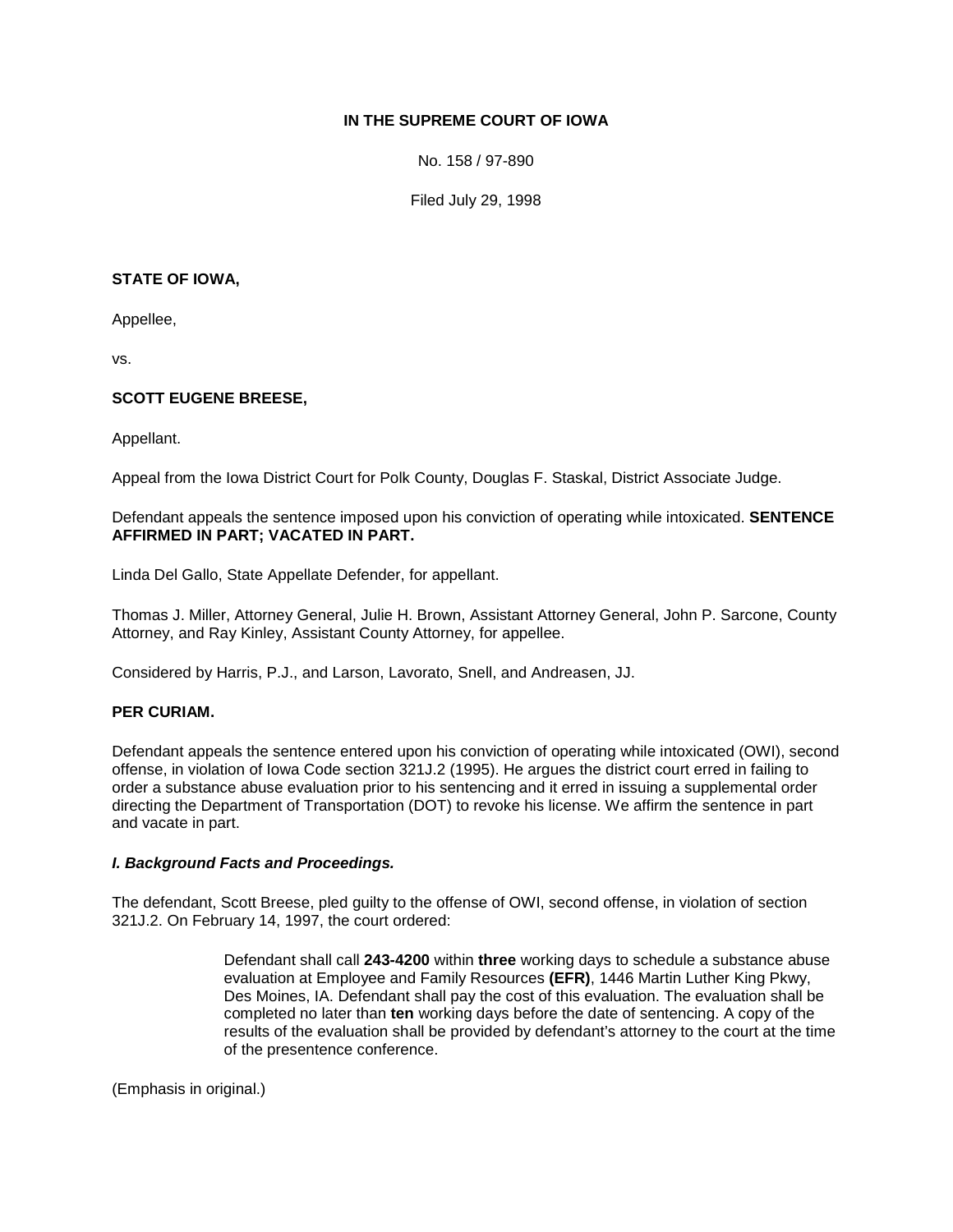The defendant did not have a substance abuse evaluation. He failed to appear for his presentence conference on April 8, 1997, and a bench warrant was issued for his arrest. At his sentencing on April 24, 1997, the court informed the defendant he had the right to have a substance abuse evaluation done before being sentenced and the defendant confirmed that he wanted to waive that right. The court sentenced the defendant to sixty days in jail with credit for time served and ordered him to pay court costs. The court issued a supplemental order on April 29 directing the DOT to revoke the defendant's license for a period of six years pursuant to section 321J.4(3)(a).

On appeal, the defendant argues the court was required to order the preparation of a substance abuse evaluation prior to sentencing and notes his waiver does not fall within any of this court's previously recognized exceptions to the requirement. He also contends Iowa Code section 321J.4(3)(a) does not authorize the revocation of his license for a second offense OWI.

## *II. Preparation of Substance Abuse Evaluation.*

Pursuant to Iowa Code section 321J.3, where a defendant is convicted of a second or subsequent OWI offense, the district court is required to order the preparation of a substance abuse evaluation prior to sentencing. We have previously recognized two exceptions to the requirement: (1) when the court receives the substantial equivalent of a substance abuse evaluation; and (2) when the public interest in securing an evaluation has been fully served. *State v. Ruiter*, 547 N.W.2d 226, 227 (Iowa 1996).

While neither exception appears directly applicable here, we find the public interest exception embraces the circumstances of this case where the court did order the substance abuse evaluation in accordance with section 321J.3, but defendant did not cooperate with the order. We have explained that the public has an interest in the evaluation and possible treatment because it "can benefit the public by aiding persons who, but for substance abuse, would make useful citizens who would pose no threat to society." *State v. Squires*, 545 N.W.2d 557, 559 (Iowa 1996). However, the benefit of an evaluation must be balanced against the public interest in the operation of an efficient justice system. If sentencing can not occur until a defendant ordered to undergo a substance abuse evaluation complies with the order, an uncooperative defendant could delay sentencing. Such a delay is against the public interest.

Under these circumstances, therefore, where the court ordered a substance abuse evaluation as mandated by section 321J.3 and instructed the defendant on how, when, and where to obtain one, but defendant did not comply with the order, we believe the public interest in securing an evaluation has been fully served. The court did not err in proceeding with sentencing without the benefit of a substance abuse evaluation.

## *III. License Revocation.*

The defendant next contends the court erred in entering a supplemental order requiring the DOT to revoke his driver's license for six years. Iowa Code section 321J.4(3)(a) provides that "[u]pon a plea or verdict of guilty of a third or subsequent violation of section 321J.2, the court shall order the department to revoke the defendant's motor vehicle license . . . for a period of six years." Because the record only demonstrates that the current conviction was defendant's second conviction of operating while intoxicated, the State concedes the supplemental order was erroneously entered and therefore should be vacated.

# *IV. Conclusion.*

We find the district court did not err in sentencing defendant without the benefit of a substance abuse evaluation where the court ordered an evaluation and defendant failed to obtain one. However, we find the court did err in entering the supplemental order of license revocation. Accordingly, we affirm defendant's sentence in part and vacate the supplemental sentencing order of revocation.